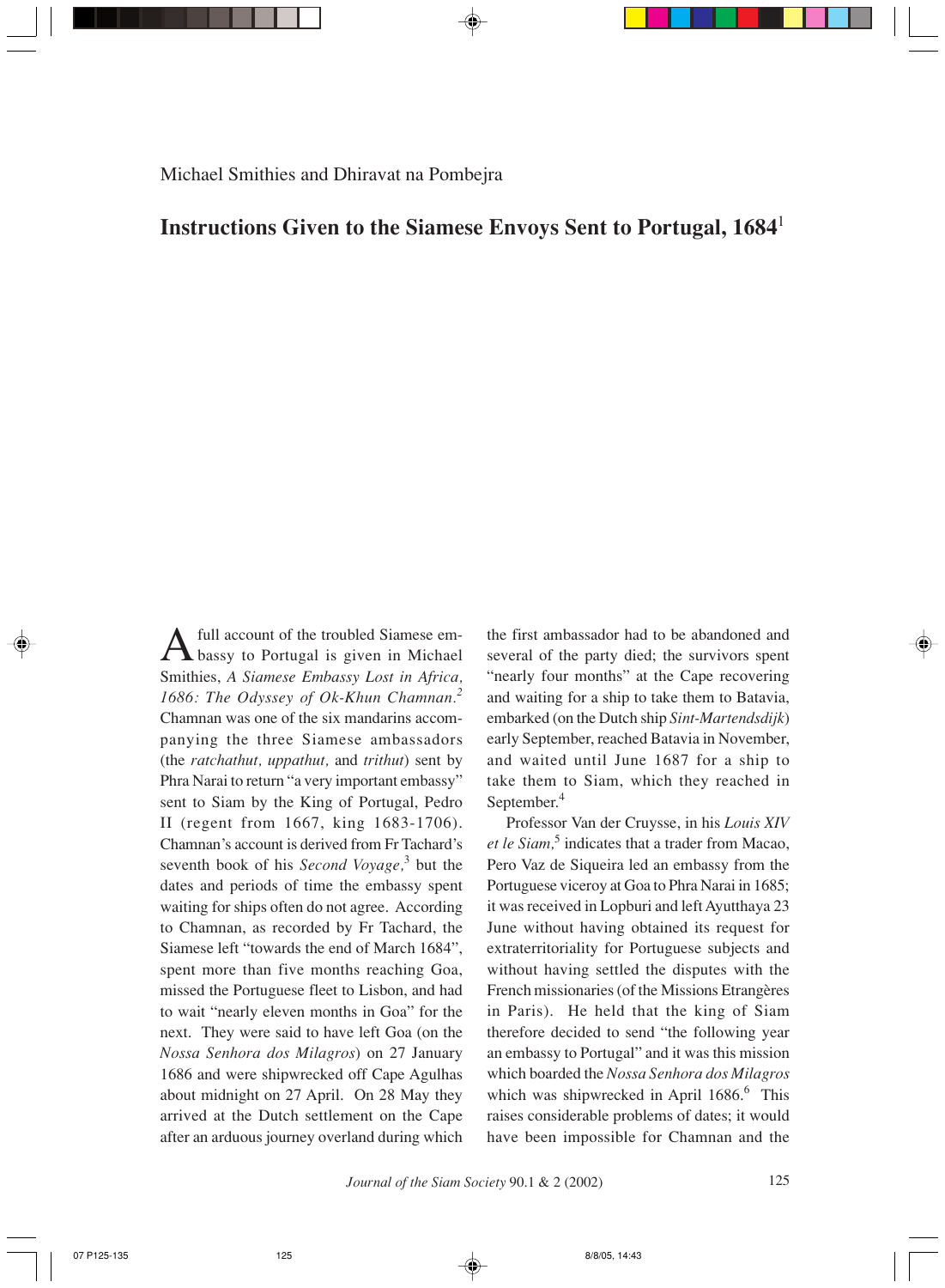embassy of which he was a part to have left Siam in 1686, spent nearly a year in Goa, and still be shipwrecked off southern Africa in April the same year.

However, the embassy to Portugal was apparently not sent in return for the Siquiera/ Goa mission. In a letter from Arnout Faa and council to Cornelis van Quaalberg and council in Malacca, dated Siam 13 November 1684 (VOC 1407), Faa relates (fs 2808v-2809) that King Narai's embassy to Portugal had left Ayutthaya, at a date unspecified, for Goa. Chamnan/Tachard's date for departure of March 1684 is therefore possibly correct, and the instructions given to the embassy must date from before 13 November 1684, possibly by as much as seven months. Certainly the embassy left some time between March and November, and it seems likely that Chamnan and the rest of the Siamese embassy did indeed leave Goa late in January 1686 on the ill-fated *Nossa Senhora dos Milagros* to be shipwrecked towards the end of April off Cape Agulhas.

There exists the remote possibility that there is confusion between the sending of a Siamese mission to the Portuguese viceroy in Goa and an embassy to the king himself in Lisbon. It would seem that, however much Phra Narai was anxious to establish and maintain contacts with European monarchs, he is unlikely to have been so extravagant as to send two missions effectively to the same ruler so close to each other. Quite simply, it would seem that King Narai had intended to send an embassy to Portugal before receiving the Siquiera mission from Goa, doubtless to cement relations with a long-standing (if distant and impoverished) ally. We lack, though, information about the "very important embassy" sent, according to Chamnan/Tachard, by the King of Portugal to Siam, probably before 1684.

All embassies depart with written, and sometimes (often secret) verbal instructions. The Siamese were no exception in this matter. What we are examining here are the written instructions, not in the Siamese original but in an incomplete French translation, given to the Siamese mission to Lisbon which, all agree, suffered shipwreck in 1686 and which failed to reach its destination.

The text below, written in French, is located in the archives of the Missions Etrangères in Paris (AME 854, ff.721-727). It was first published in full in Alain Forest's *Les Missionaires français au Tonkin et au Siam, XVIIe-XVIIIe siècles,* Bk 1, *Histoires de Siam* (Paris, L'Harmattan, 1998), pp.429-436. We should like to record our thanks to Professor Forest and to his publisher L'Harmattan for their agreement to translate this extremely important document.

Professor Forest writes: "This text certainly inspired some accounts written subsequent to the Franco-Siamese embassies [of 1685-88], notably that of La Loubère. The document is very difficult to read; La Loubère moreover made a number of errors in transcribing the proper names in it. But I have certainly committed some errors myself and I leave to linguists the task of eventually transforming these into a more correct transcription than that of the missionaries of the seventeenth century, whose 'pp', for example, should be read 'ph', 'tt' stands for 'th', 'aa' should be 'â', 'ae' should be 'ay' and so on."

Additions in round brackets are by Professor Forest; those in square brackets are ours. Professor Forest's footnotes are included with the prefix AF; all others are ours.

(721) If you are asked what rank you have,

Reply that one of you is *ookphra* (okphra), another is *ooklouang (okluang)* and another *ookon (okon) [okkhun];* that *ookpra* is similar to a marquis, *ooklouang* similar to a count, and *ookon* is similar to a man of noble birth.

If you are asked what positions and functions you hold at court,

Reply that you were serving under the colours and in the army.

If you are asked about the health of the king of Siam,

Reply that he is in good health.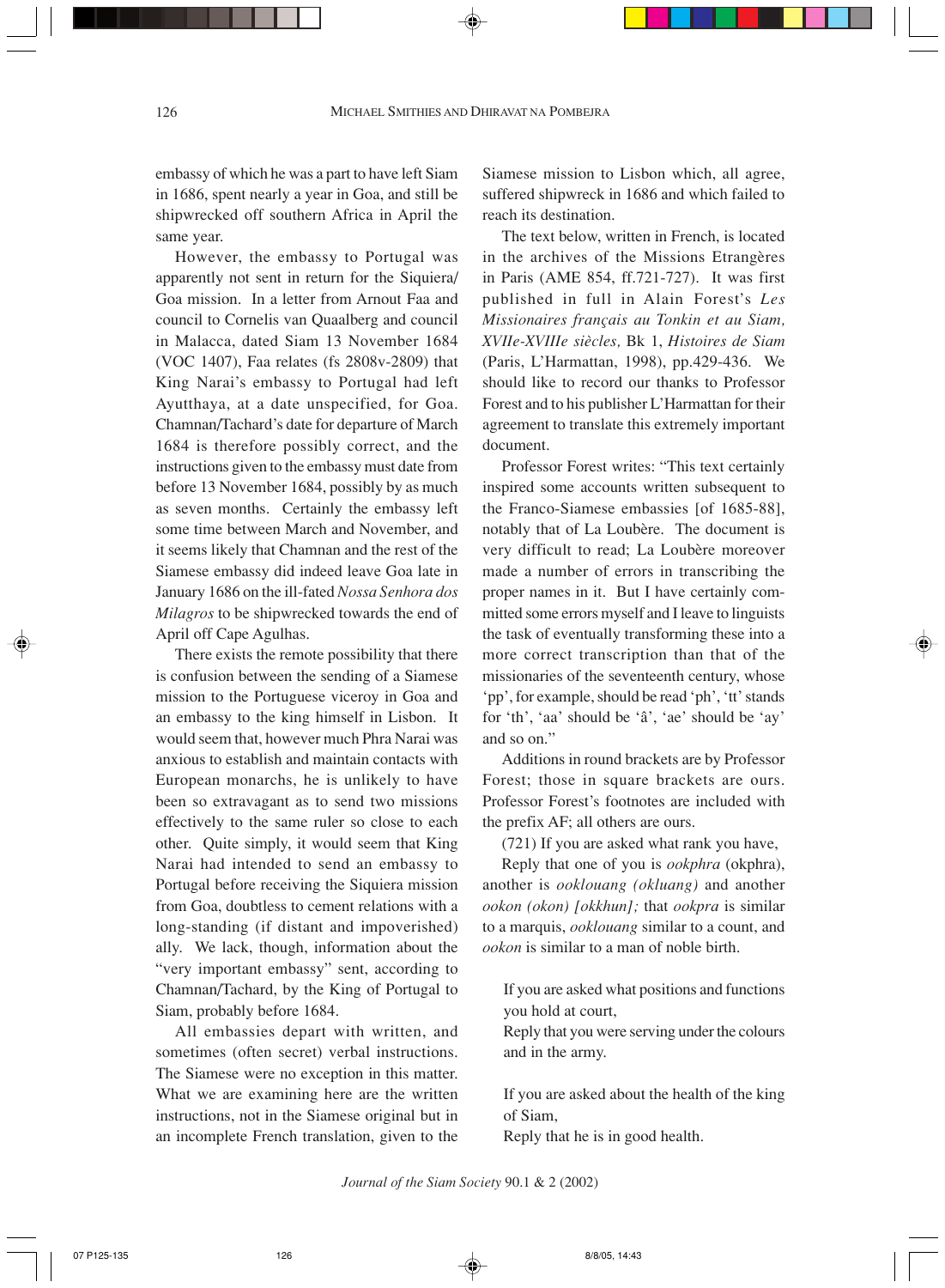If you are asked how are the princess, the princes, all the most important mandarins, and all the court

Reply that all the court is in perfect health and happy to be under the rule of the great king of Siam. The first minister *(phra khlang Lek?<sup>7</sup> )* who governed the state for more than twenty years with quite extraordinary wisdom and prudence died a few months ago from a rather long illness.

If you are asked the name of the king, how he is addressed, and his age,

Reply that when he was crowned he was called Sommedethia Ppra Naareyya (Phra Narai) Raachaattirat Chaadi Souriawongsa. Since his coronation, he is called Sommedethia Ppra Maahaa Kresatritti<sup>8</sup> Raacha Thian Ppou Yä. But when he writes letters to some other kings he takes yet another name which describes all his qualities. He is fifty years old.

If you are pushed to pronounce and explain the name of the king,

Say that all the words which constitute it are in Pali and very difficult [ones], and you fear being unable to explain it adequately and of making yourselves guilty on this account.

If you are asked of what royal race is the reigning king, if it is ancient, if the city of Siam [Ayutthaya] is ancient or recently built, and what are the most ancient towns in the kingdom,

Reply that the reigning king descends from the great king Sommedethia Ppra Pattarma Souria Naaranissavoora Boppitra Seangae<sup>9</sup> who reigned in the city of Chaya Ppaha Mahanokora  $(Angkor)^{10}$  in 1300 (of the Buddhist era) [AD 756-7] and there were ten kings after him in the city. Then King Sommedethia Prayasouttora Ttarrena Ttepperaraacchaatti built the city of Yassouttora Nacoora Louang<sup>11</sup> and twelve kings reigned there. Then the king Sommedethia Pprappanom Tteleiseri Maahesa Vorauaarintti Raacha Boppitra<sup>12</sup> went to dwell in Soucouttae (Sukhothai). And in the year 1731 [AD 1157- 8], he constructed the city of Pochebouri

[Phetchaburi] where four kings reigned in 163 years. Finally, after that, the king Sommedethia Praa Raamaattibodi Bopptra<sup>13</sup> who succeeded him [sic] constructed the city of Siam in 1894 which is today the capital of the kingdom and is called Krong Tteppa Ppra Maha Nacoora Sri Outeyaa [Krungthep Phra Maha Si Ayutthaya] and where he reigned a further twenty-seven years. Thus there were fifty kings in 926 years.

(722) If you are asked from what point you calculate... (unreadable) [your calendar?],

Reply that it is from the death of the god Sommanacoodom (Gautama) [the Buddha] and his entry into nirvana, which took place 2,226 years previously.14

If you are asked how many sons, and princes of the blood the king has,

Reply that he has a daughter,  $15$  two brothers,16 and there are several princes of the blood and royal race.

If you are asked about the age of the princess, the daughter of the king, and the princes,

Reply that the princess is twenty-five years old; one of the princes of thirty-nine years old, and the other is twenty-nine.

If you are asked how the palace is built and if it is big,

Reply that it has three walls of brick and stone, that the palace is very big, spacious, and elevated; that in the middle there is a very high tower or pyramid constructed partly in stone, brick and wood and gilded all over; that the roof is covered in calin.<sup>17</sup> There is also in the palace a fine garden with flowers, handsome rows of trees and a number of fountains: this is in the third enclosure. In the other two enclosures there are also gardens with all kinds of flowers, large ornamental lakes with their fountains, many principal buildings, chambers entirely covered with calin and gilded, with a menagerie comprising several different animals.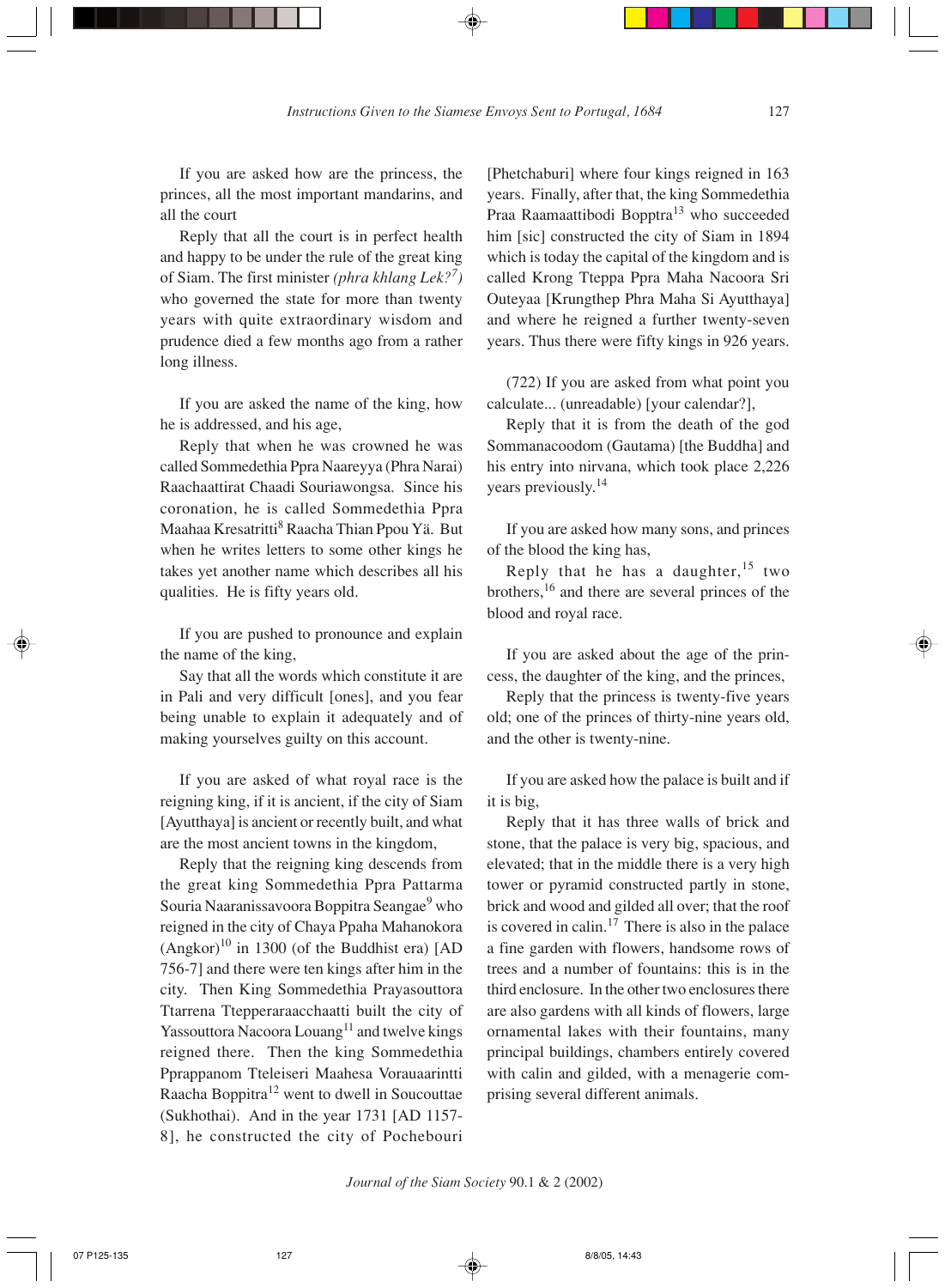If you are asked if the city of Siam is large,

Reply that it is on an island surrounded by a broad and fine river which is called Meenam, that is, Mother of Waters. It is surrounded by a brick wall. The circumference of the city is 6,000 spans or 300 senne *(sen)*.

If you are asked if it is hot or cold in Siam,

Reply that there are three seasons in the year, the hot which is not...(unreadable), the cold, and the rainy season.

If you are asked why the king goes to Louvo (Lopburi), and what is this city like,

Reply that three hundred years before it was the place where the kings resided and that it was left almost entirely ruined, but the present king has caused it to be rebuilt; he has had a palace constructed there in which he nearly always remains, and also this place is close to the forests where he goes to distract himself hunting elephants, tigers, and other beasts.

If you are asked to which countries the king of Siam sends ambassadors,

Reply that formerly he sent and received ambassadors from China, Japan, Persia, Ava [Burma], and [the] Lao. At present embassies with Japan, Ava, and Laos are suspended. Recently, a new mission has been sent to France, whose ambassadors have not yet returned.<sup>18</sup> The country is at war with Ava and Laos. Concerning Japan, the embassies sent there are very rare, but ships go there every year.

If you are asked if there are many elephants in the kingdom,

Say that there is no kingdom in which there are finer nor more numerous beasts, that there are two white elephants to which much respect is shown, that there are in the city of Siam at least 400 pavilions for the finest, that there are also outside the city many others, that even in all the important towns there are many. Not a year passes without the  $M$ oors<sup>19</sup> buying for the  $Mogul<sup>20</sup>$  two to three hundred.

There are horses but not in such great numbers. Moreover they are not necessary, since when one goes to the hunt or to war, normally one has to pass through dense forests, which horses cannot do so easily [as elephants].

(723) If you are asked if the kingdom of Siam is populous,

Reply that it is heavily populated $2<sup>1</sup>$  and that in the capital there are many foreigners from all [manner of] kingdoms.

If you are asked what are the tributary kingdoms of Siam and what are the kingdoms adjacent to it, and how many provinces there are,

Reply that there are eight provinces<sup>22</sup> in the upper part, or the north. The first province is that of Porcelouc, Pissenoulouc (Phitsanulok) is the chief city. It has ten other towns which depend on and are included in that province, by name the towns of Mueang Nacoor Ttae (*muang* Nakhon Thai), Mueang Chaatetaan  $(Chattrakan?)<sup>23</sup> Mueang Chaebonne, Mueang$ Seri Ppram, Mueang Trenom, Mueang Chomssora Samdeng, Mueang Séeng Soncramme [Chumsaeng Songkhram], Mueang Pippat Songcramme, Mueang Ppiboune, [and] Mueang Nacoora Paamaac.

The second province is that of Sevanne Loucka (Sawankhalok), with the chief city of the same name, where there are eight towns, being Mueang Ppissetcousanne, Mueang Pissanechaesat [Phiset Chaisat], Mueang Ppiren Songramme, Mueang Ppirao Morenarongt, Mueang Seraae Ppraam, Mueang Rekaa, Mueang Chivitabouri, [and] Mueang Sippana Maat.

The third province is that of Soucouttae (Sukhothai), whose chief city has the same name, where there are seven towns, by name Mueang Nacoora Yong, Mueang Cooracraat [Kongkrailat?], Mueang Quiriamaat (Khirimat), Mueang Raachattani,24 Mueang Seri Songcramme, Mueang Raamappichit, [and] Mueang Ritti Reuchae (or "Venchae"?).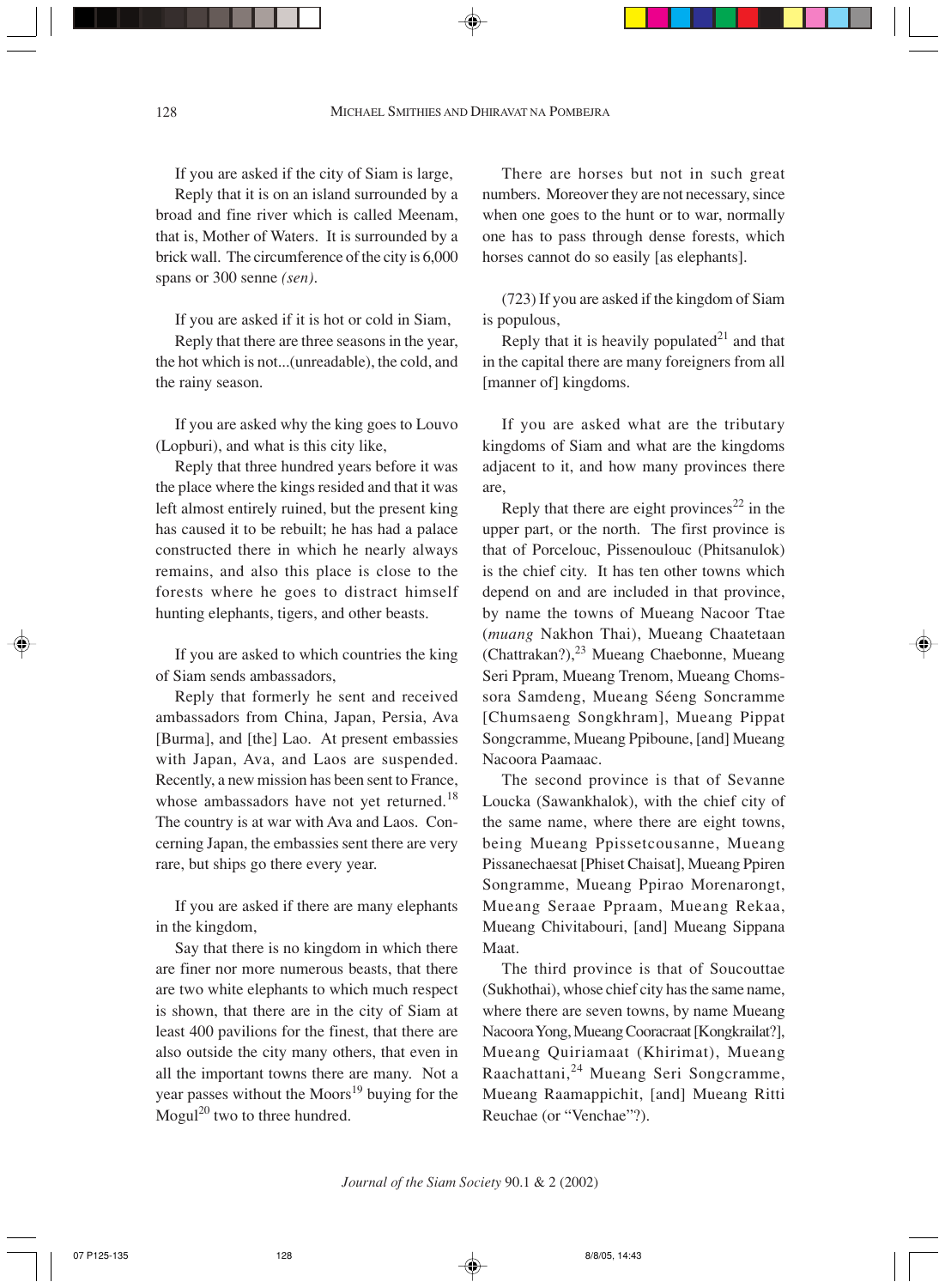The fourth province is that of Camppeng Ppet (Kamphaeng Phet), whose chief city has the same name and which has ten towns,  $2<sup>5</sup>$  by name Mueang Ttesse, Mueang Traetreung [Traitrung],<sup>26</sup> Mueang Bouraane Raachaa [Boranrat], Mueang Chieng Ngeune [Chiang Ngoen], Mueang Chieng Ttong [Chiang Thong], $^{27}$  Mueang Koussamme Ppuanne [Kosamphinin], Mueang Baanne Pperabouri, Mueang Taat (Tak), [and] Mueang Chieng Leudet.

The fifth province is that of Raachasimaa [Korat] whose chief city is Nacoorna Raachasimaa (Nakhon Ratchasima), which has five towns, by name Mueang Ppimae (Phimai), Mueang Pachom [Pak Chong?], Mueang Chaia Vadaanne [Chaibadan], Mueang Campper(r)aane, [and] Mueang Ppeong [Pon?].

The sixth is that of Pocheboune (Phetchabun), whose chief city has the same name, and which has two towns, Mueang Thiantta Vanao and Mueang Crae Nacoora Et.

The eighth<sup>28</sup> is Pichaia (Phichai), which is the name of the chief city and which has seven towns, namely Mueang Bang Ppon, Mueang Hang, Mueang Lablee [Laplae], Mueang Ppippat [Muang Phiphat], Mueang Ppateboune [Muang Pattabun], Mueang Trevantri Soune, [and] Mueang Phiboune Patthiimme.

In addition there are twelve other towns<sup>29</sup> to the north which do not depend in any way on those we have already named. They are the towns of Mueang Ppithitaoa, Mueang Nacoora Savanne (Nakhon Sawan), Mueang Chaenaat (Chainat), Mueang Outtaya Ttaani (Uthai Thani), Mueang Manouromme (Manorom), Mueang Inttabouri [Inburi], Mueang Prommabouri (Phromburi), Mueang Louppabouri (Lopburi), Mueang Sourabouri (Saraburi), Mueang Nacoora Naayoc (Nakhon Nayok), Mueang Prathiine (Prachin), Mueang Ang Ttong (Ang Thong), Mueang Kannebouri [Kan(chana)buri?], Mueang Chattreung Tteraa [Chachoengsai?], Mueang Chaeyouc [Saiyok?], Mueang Seri Souassedi [Si Sawat], Mueang Ttong Pattoume [Thong Phaphum?], [and] Mueang Ttong Ttaatri [Thong Thaphi].

This is roughly the list of the towns in the upper part.

There are also those in the lower part. The first province there is that of Yohorre (Johore), formerly a [separate] kingdom. The chief city bears the same name. It has seven towns, by name Mueang Pahang, Mueang Inttaquiri, Mueang Bangcali, Mueang Sia, Mueang Trang Kaanu (Trengganu), Mueang Coungonne, [and] Mueang Dili.

The second province is that of Taani (Pattani). The chief city has this name, [and] it has eight towns (724), by name Mueang Klannetanne [Kelantan], Mueang Saae, Mueang Pinkra, Mueang Plessout, Mueang Meong, Mueang Krevann, Mueang Tteppao (Thepha), [and] Muang Sacomme Si Ttarema.

The third, the chief city of which bears the name Mueang Naccora Si Ttaremaraacha (Nakhon Si Thammarat), has twenty towns, by name Mueang Sangcalaat [Songkhla/Singora],<sup>30</sup> Muean Chaiaa (Chaya) [Chaiya], Mueang Ttamttong [Tha Thong], Mueang Ppouneppin (Phunphin), Mueang Chaacram, Mueang Klaae, Mueang Ppichienne, Mueang Ppenang [Pak Phanang?], Mueang Kour?, Mueang Proome, Mueang Trang, Mueang Ttelang (Thalang), Mueang Bangcali (Phangnga) [Bangkhli], Mueang Texoua (Takua), Mueang Ppoungaa [Phangnga], Mueang Ppouket (Phuket), Mueang Ttaasong [Thung Song?], Mueang Chaiamontri, Mueang Ttaebouri (Thaiburi), $31$  [and] Mueang Maieng.

Mueang Trenaouseri (Tenasserim)<sup>32</sup> is the chief city of the second province of the same name<sup>33</sup> and has twelve towns, namely Mueang Merit (Mergui), Mueang Socoorabouri, Mueang Meenam,<sup>34</sup> Mueang Thing, Mueang Langcereüi, Mueang Plo, Mueang Pelaa (Palaw), Mueang Kantooc, Mueang Tvac, Mueang Pee (Pe), Mueang Pela (Pala), [and] Mueang Kouttee.

The third province is that of Chianteboune (Chantabun). The chief city has the same name, [and] it has seven towns, namely Mueang Reyong (Rayong), Mueang Clong (Khlung), Mueang Kleeng (Klaeng), Mueang Traat (Trad),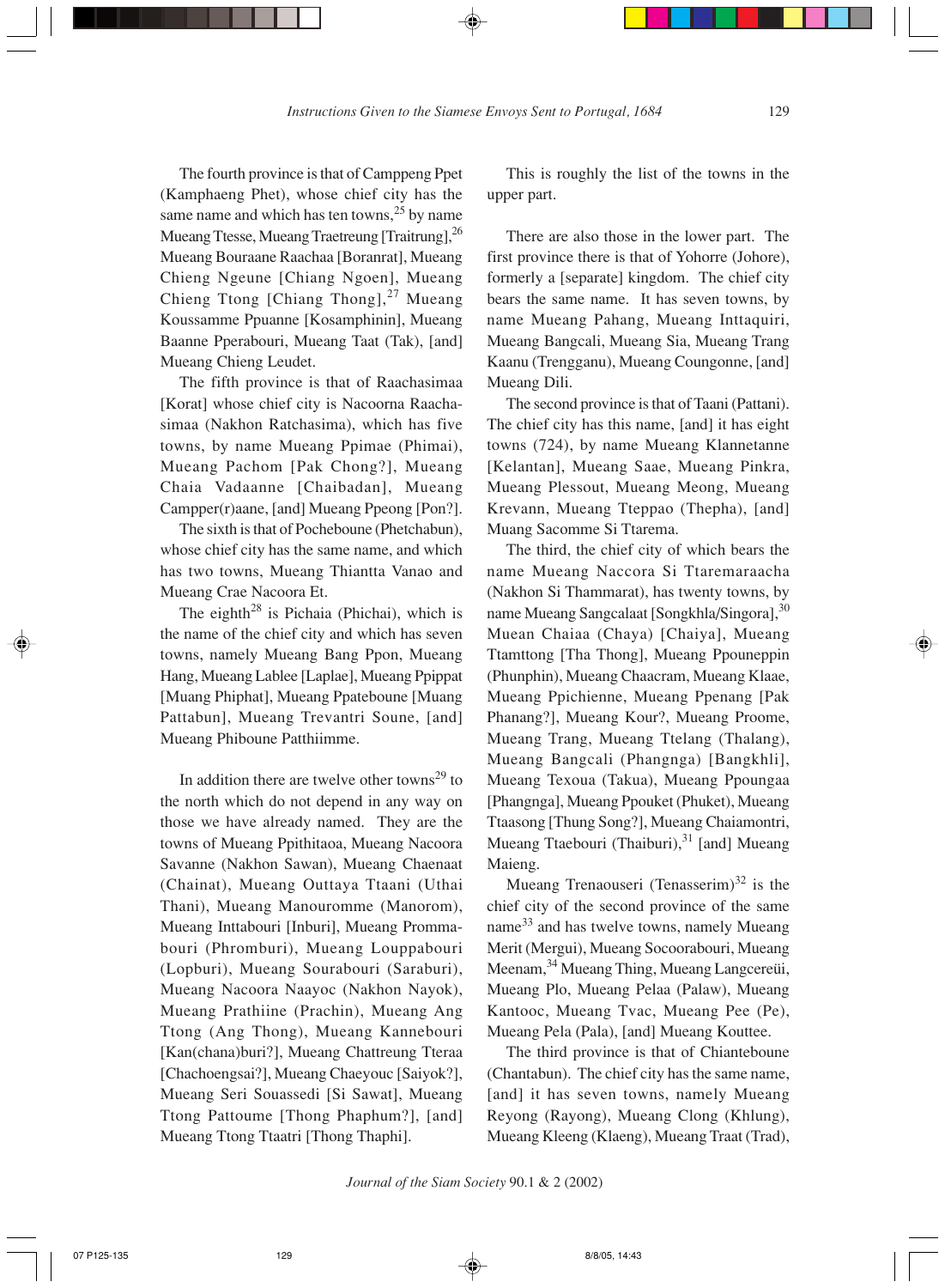Mueang Uenne, Mueang Bang Lemong (Bang Lamung), [and] Mueang Bang Pra.

The fourth is the province of Ppatlong (Phattalung). The chief city has the same name; it has eight towns, by name Mueang Chaerat, Mueang Sannetang, Mueang Vangseung, Mueang Pequeut, Mueang Pleuenanne, Mueang Ppetong, Mueang Pleuongsa, [and] Mueang Ratappoumi (Ratphum).

The fifth province is that of Chaevonne  $(Chaya?)$ .<sup>35</sup> The chief city has the same name; it has two towns, by name Mueang Satonne and Mueang Thiangou.

There are, in addition to the above-mentioned towns, thirteen other towns<sup>36</sup> which are not dependent on nor below any of the said provinces. By name these are Mueang Nonnettabouri (Nonthaburi), Mueang Ttonbouri (Thonburi), Mueang Ppet Pradeeng (Phetchaburi),  $37$ Mueang Suacoorabouri [Sakhonburi],<sup>38</sup> Mueang Chonebouri (Chonburi), Mueang Nacooraquirii (Khiri), Mueang Kouiabouri (Kuiburi), Mueang Prannebouri (Pranburi), Mueang Chommeppoonne (Chumphon) [and] Mueng Ppenom.<sup>39</sup>

All the chief cities, or rather, [all the] governors of these towns either bring or send each year, in recognition, a gold and a silver flower,  $40$ and all the other towns which are not chief cities either bring or send each year a specific sum of money in local currency [?], as has been agreed.

The kingdom of Siam has to the north Chiengmae (Chiangmai). From Chiengmae one goes, further up, to Mueang Quemeraacha [Muang Khemarat], and from there to Mueang Meenne Naaou, and from Meenne Naaou to China. To go to Ava, from Chiengmae, one goes to Muang Ttaatang, from there to Mueang Hang, from there to Mueang Chiang Hong, from there to Mueang Naae, from there to Mueang Yonghou, from there to Mueang Kangtaa, and finally from there to Vatenaboura Angua, $41$  or Ava; from Ava [one goes] to Keechee, from there to Requeung (Chittagong), from there to Racang [Arakan?], $^{42}$  [and] from Racang to Bengal, which belongs to the Mogul.

To the west is the kingdom of Ttevaae (Tavoy) which ... (unreadable).

To the south, there is Ligor or Nacoorra Si Ttaremaraacha (Nakhon Si Thammarat). From there one goes to Ppattalong (Phatthalung), then to Taanni (Pattani), to Yohor (Johore) where... (unreadable); then one is outside the limits of Siam. From there, one goes to Mueang Predolla.

To the west, one goes to the town of Kannethiabouri (Kanchanaburi) which is the last town [in Siamese territory]. From there one goes to Mueang Lacleung [Molamleung, or Moulmein?] and to Mueang Motema [Motama, that is Martaban], from there one goes to Ttongssaa, to Mueng Toong Ou (Toungoo), [to] Mueang Pronne (Prome), and finally to Ava.

(725) From Porcelouc (Phitsanulok) to reach Tonquin [Tonkin], one goes from the town of Porcelouc to Mueang Ppae (Phrae), to Mueang Naanne (Nan), to Mueang Cheinrong [Chiang Rung], [and] Meenam Quiaou<sup>43</sup> which is on the frontiers of Tonquin.

When one goes from Siam to Koorasema (Korat) and one goes up, one passes Pochebonne (Phetchabun) which is at the extremity of the country.44 From there one can reach the kingdom of Seri Sattanaac or Louanne Chang (Lan Xang). From there, one can go to Tonquin, China, Cocinchine [Cochin-China], [and] Ciampa (Champa).

To the east, one enters the province of Camppucheattibodi (Cambodia) $45$  which is at the limits of Louanne Chang if one goes to Cocinchine or Ciampa.

When one leaves the kingdom by sea and one goes by the eastern seaboard, there are several towns along the coasts, among which one of the most important is the town of Chantaboune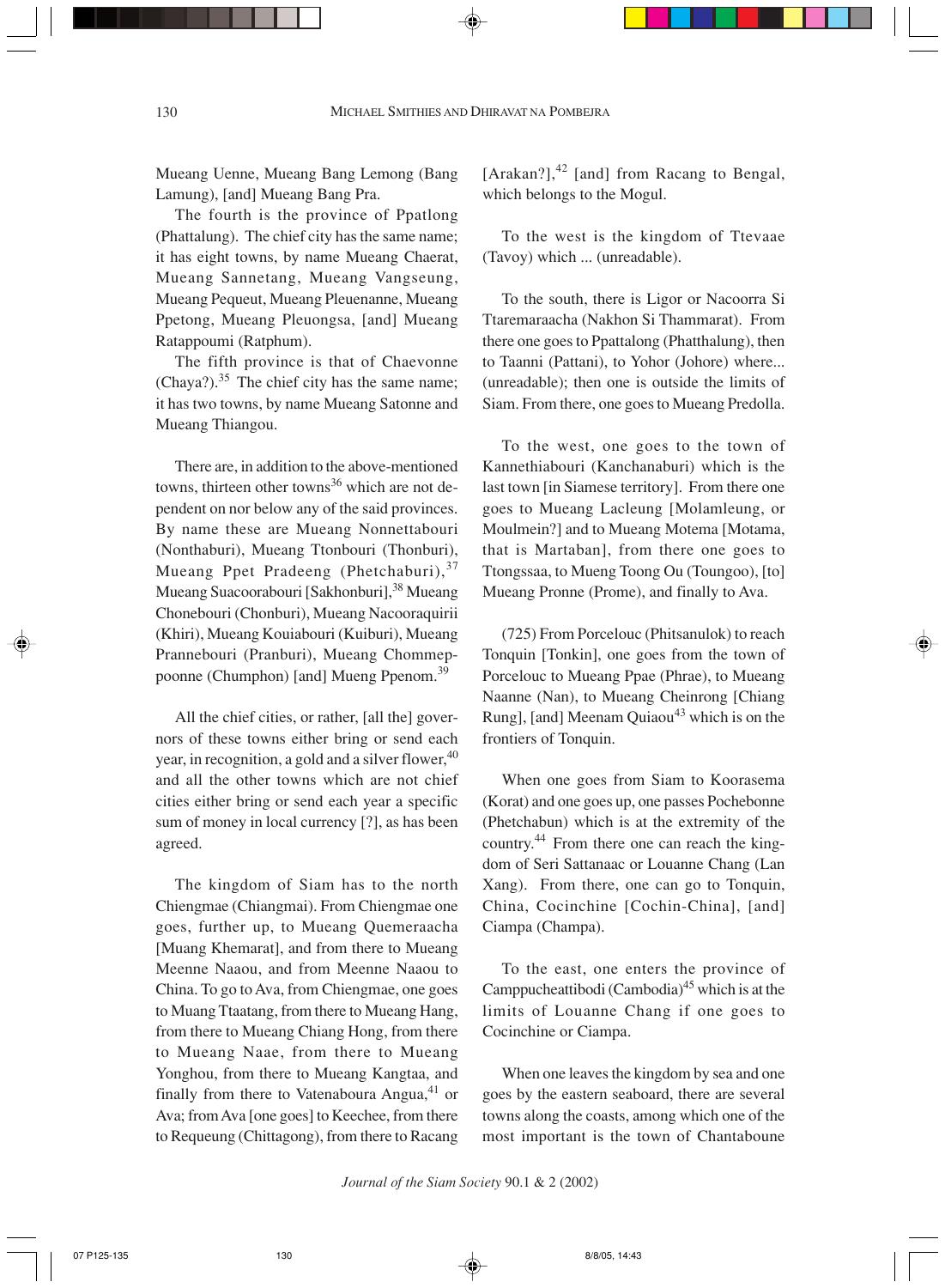(Chantabun). From there one goes to Paacnam  $(Paknam)$ ,  $46$  that is, in the roads of Camppatchaottibodi.

To the west, one comes across the roads of Ppochebouri (Phetchaburi), Ligor, Ppatlong (Phattalung), Tani (Pattani), Yohorre (Joghore), Malakaa [Malacca], Mueang Clang (Kelang), Mueang Prè, Mueang Cherae, Mueang Trang, Mueang Ttelong [Thalang] or Joncalan (Jongselan) [Phuket], Bangari (Phangnga) [Bangkhli], Tenaouseri (Tenasserim), Ttevae (Tavoy), Siriang (Syriam), Settouai (Sitwe), Requeung (Chittagong) or Racang,<sup>47</sup> and finally Mueang Het.<sup>48</sup>

If you are asked why the king of Siam sends ambassadors to Portugal, what he desires, and if he has need of anything,

Reply that he is only sending you to establish a strong and stable friendship between the two crowns of Portugal and Siam; but that they [sic] have the design of some items which the king desires to obtain.

If you are asked what trade goods and what unusual items there are in the kingdom

Reply that one finds in the mountains...(words missing), that one also finds in... (unreadable) of fowls, tin, calin, lead, saltpetre, [gun]powder, gold, sandalwood, ... (unreadable), wax, incense, cheran, $^{49}$  gamboge, $^{50}$  birds' nests, loquat fruits, $^{51}$ pepper, elephants' teeth,<sup>52</sup> areca [nuts], coconut oil, deer and cow skins, spun and raw cotton, ray<sup>53</sup> skins, teak wood, rice, and salt.

If you are asked if the Siamese sometimes go to war,

Reply that they do, and have taken several towns and won many battles.

If you are asked how warfare and attacks are conducted in Siam

Reply that normally... (a word is missing: the army?) has its general who has fifteen regiments.

In addition there are the advance guard and the rearguard which form sometimes fifteen

battalions, sometimes nine. Sometimes only one person commands nine and ten battalions, some only command seven, others five, others three according to necessity. Each battalion has its chief. There are also the left and right flanks. The advance guard and the rearguard also have a right and left flank. Each battalion has (726) several companies, and here too are advance and rear guards.

And nearly all the officers in the army are mounted on elephants trained in war. There are no officers who do not have several other elephants in their retinue. In addition to that, there are many elephants, some used for carrying baggage, others munitions, others firearms, sabres, lances, and others cold steel [weapons]; yet others are loaded with small artillery pieces which are fired from them with two Siamese inch (calibres?). Others are used to transport victuals for the army.

The cavalry or those mounted on horses follow those mounted on elephants and are armed with muskets, sabres, [and] short swords. The foot soldiers are armed with arrows, sabres, and lances. To transport the [main] artillery, buffaloes and oxen are used.

If you are asked how one fights,

Reply that when one is within reach of the cannons or muskets one... (unreadable), but also after that one uses cold steel and sabres. Those mounted on elephants fight against their enemies on elephants, the cavalry fight the [enemy] horsemen, and the foot soldiers the enemy foot soldiers.

If you are asked if there is a difference in the army when the king is present,

Reply that there is no difference, except that there are more people and there is greater magnificence either in the arms or in the uniforms.

If you are asked if cannons are cast in the kingdom of Siam or if they are obtained from elsewhere,

Reply that they are cast in Siam itself, in all sizes, from [the time of] the coronation of the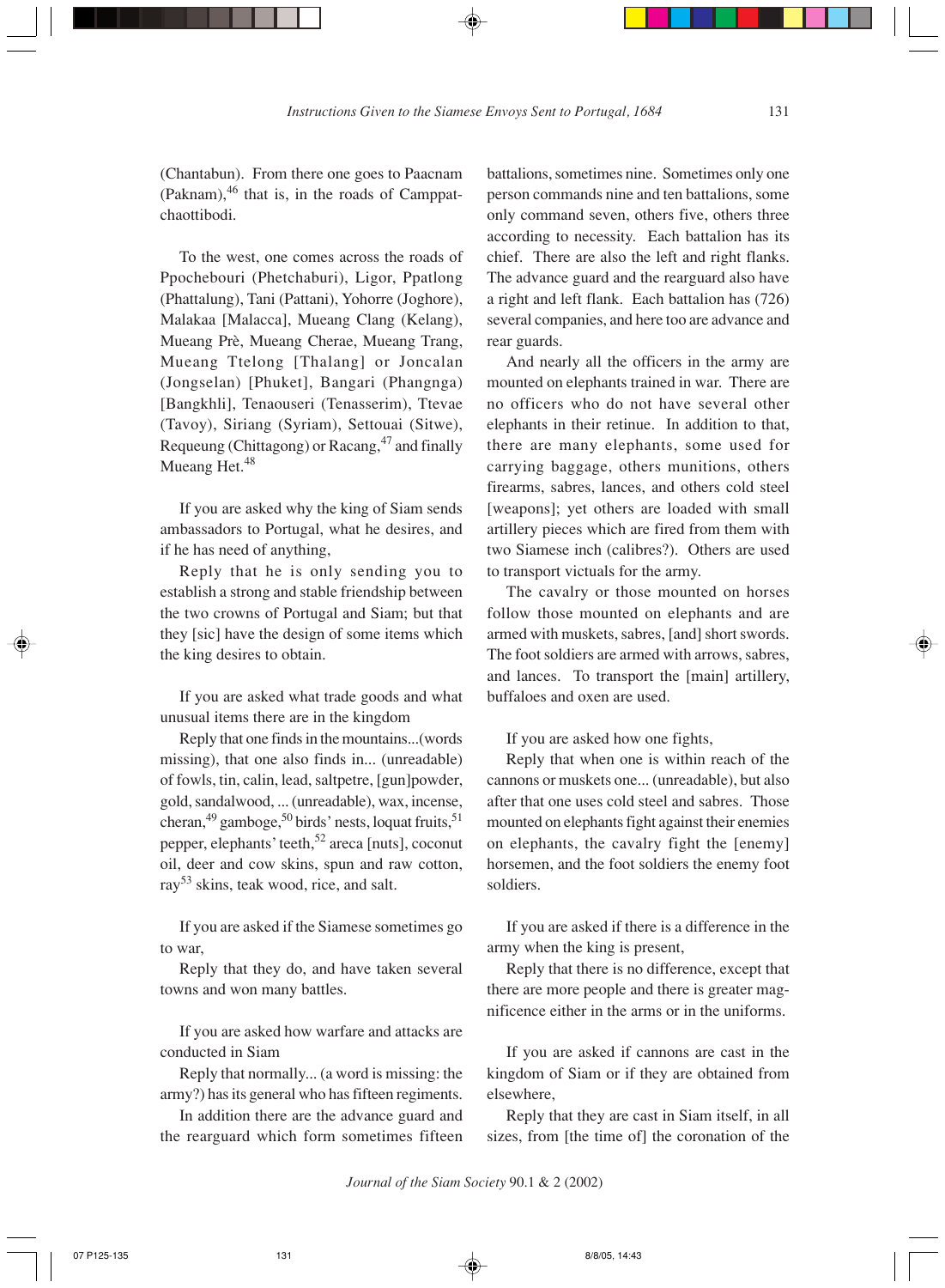present king, and there are as many as is needed for the defence of the kingdom.

What should be done to be raised to the rank of mandarin, what service must one have given the crown. $54$ 

Reply that those who are military officers have only reached this rank through their good service; that those who are not military officers acquired or continue to acquire this rank through the services they render the kingdom, through their talent, good conduct, prudence, and other qualities of great men.

If you are asked if there are many mandarins and how many ranks there are,

Reply that it is the custom in Siam to have six principal [persons] on whom the king depends for the whole kingdom. They are the barcalong *(phra khlang)* who looks after the king's revenues (?), the taxes and contributions, the stores and the chief and most important cities of lower Siam, that is to the south, who is even above the governors, who is responsible for the foreigners, who receives ambassadors, and who replies to the letters of the said Amb... (sic). The second is the praklaahom *(phra kalahom)* who is the supreme general of all the armies and at the same time the grand master of the artillery, and who has charge of all arms and war munitions. The third is the maaha (or "semouha"?) naayoc *(chakri)*55 who commands and is placed over all the governors of the towns to the north (727) and is in charge of the police and highways. The fourth is the pprayoomeracha *(phra yomrât)* [Phraya Yomarat] who is the great... (unreadable). $56$  The fifth is the superintendent of the palace.<sup>57</sup> The sixth is ppollettop *(polethep)* [Phonlathep] who has charge of the  $land.<sup>58</sup>$ 

All the other mandarins have also their offices.

If you are asked if the soldiers are paid, and how much they are paid,

Reply in the affirmative and that the salaries are very different, some receiving more, some  $less.<sup>59</sup>$ 

If you are asked if the country is fertile and plentiful,

Reply that it is extremely so, and supplies victuals to all the neighbouring kingdoms. It also abounds in all kinds of fruits.

If you are asked how one builds in Siam, Reply that structures are built with bricks and wood.

If you are asked if there are many foreigners in Siam,

Reply that there are Portuguese, Spaniards, French, English, Dutch, Chinese, Japanese, Moors and Malays, and several other nations. Some are in the king's service, others are merchants on their own account.

The merchants in Siam, where do the conduct their trade,

Reply that they go to all the principal cities in the Indies.

If you are asked what the foreigners who come to trade bring to Siam,

Reply that the Moors from Surat,  $60$  the English too who are accustomed to the trade,  $61$ the Persians, the Moors from Bengal and Masulipatam $62$  bring fabrics, textiles, drugs, carpets and other things from their countries. The Chinese bring gold, silk fabrics and brocades, [raw] silk, porcelain, tea, ... (unreadable), and several other items. The Cochin-Chinese bring copper, calambac,  $63$  silk fabrics and raw silk. The Japanese bring gold, silver, copper, and porcelain. Those from Macao bring silks, porcelain, and tutaneg. $64$  Those from Manila bring silver filigree work, precious stones, [and]... (unreadable). The Malays bring pepper, rattans, cayans,  $65$  eagle-wood,  $66$  ... (unreadable), sappanwood [and] ... (unreadable).

If you are asked what all these merchants take from Siam to their countries,

Reply that they take calin, lead, iron, saltpetre, sandalwood,  $67$  wax, gum benzoin, gamboge, birds' nests, cheran, <sup>68</sup> loquat fruits, pepper,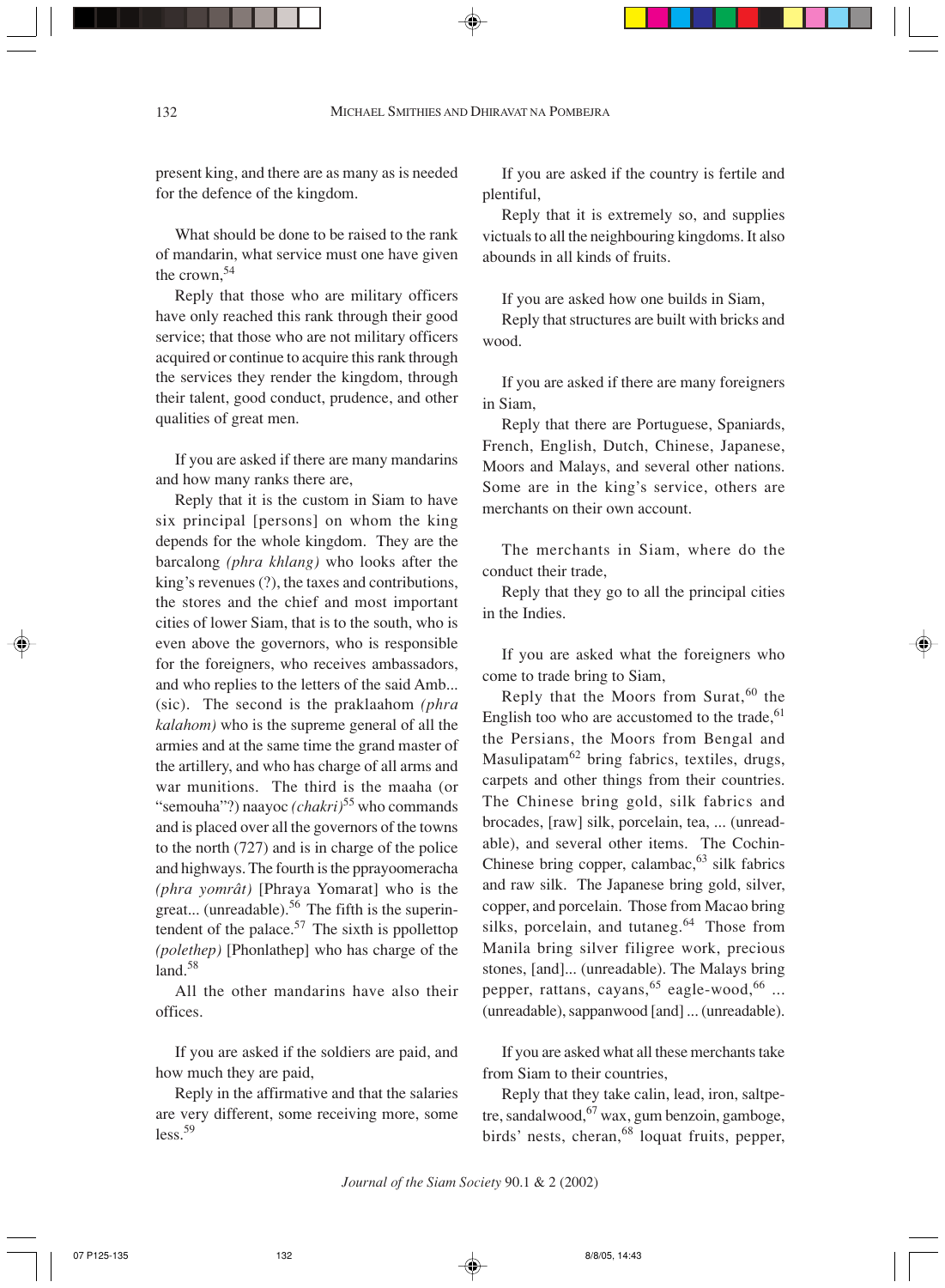elephants' teeth, dried areca, coconut oil, deer and buffalo skins, rice and salt. A lot of merchandise is found there which comes from outside [the country].

If you are asked what is the nationality of Mr Constance, $69$  where he comes from, and what office he holds,

Reply that he is Greek by nationality, [but] came from England, that he (offered himself?) for... (here is a break and the text ends).

The text unfortunately stops when it begins to become particularly interesting. One would very much have liked to know how the position of Phaulkon was to be explained away to the Portuguese, as well as, possibly, that of other foreigners working for the crown.

But it must be noted that the very fact that the French missionaries were able to lay hands on this document, and find the time to translate it in part, indicates they had very well placed agents at court; in short, their spy service was excellent. They had no particular interest in the details of Lusinato-Siamese relations, except in so far as it concerned the Portuguese claim to a pre-emptive right to missionary work in the Indies, by virtue of the *padroado,* an agreement worked out by Pope Alexander VI in 1494, but the Siamese were unlikely to broach the religious question in their mission to Lisbon.

This document then not only provides the form of instructions given to embassies during the reign of Phra Narai, exceptional in itself, but also details of replies to anticipated questions. Many replies were clearly evasive; the question of giving the king's name is fudged, the extent of and towns in the kingdom is obviously meant to overwhelm the listener, the details of the organization of the army are vague, and some replies are downright untruths (e.g. Siamese troops were not paid).

It is nevertheless a most precious document for historians of Siam, for its like does not, as far as is known, exist in the reign of Phra Narai, or in the following century.

## **Note**

 $<sup>1</sup>$  The document is undated, but is thought by</sup> Professor Forest to be from about the end of 1684.

<sup>2</sup> Chiang Mai, Silkworm Books, 1999.

<sup>3</sup> *Second Voyage du Père Tachard et des Jésuites envoyez par le Roy au Royaume de Siam...,* Paris, Horthemels, 1689.

<sup>4</sup> On 16 February 1686 the Dutch vessel *Stavenisse* was shipwrecked slightly to the east of the point where two months later the *Nossa Senhora dos Milagros* was wrecked. The account of those who survived was published in 1922 in Vol. XX of *Linschoten Vereniging* (*Reize in Zuid-Afrika in de Hollandsche tijd,* t. III, pp. 50-68). We are indebted to Professor Van der Cruysse for this information.

<sup>5</sup> Paris, Fayard, 1991, p.297.

<sup>6</sup> This information was based on Dhiravat na Pombejra's PhD thesis, *A Political History of Siam under the Prasatthong Dynasty,* University of London, 1984, making use of a letter of Joannes Keijts in Siam to the Governor-General in Batavia, dated 17 December 1685 (VOC General State Archives, The Hague).

<sup>7</sup> Okya Kosathibodi Lek, whose service Phaulkon joined soon after arriving in Siam, according to Fr de Bèze (E.W. Hutchinson, *1688 Revolution in Siam,* 1968, pp.13-15) pocketed a bribe of 1,500 *livres* offered by persons bound to provide unpaid corvée services for building new fortifications which Phaulkon designed, saying there were not necessary. The king learnt of this, Lek was flogged, fell ill, and died soon after in disgrace.

<sup>8</sup> Somdet Phra Maha Krasatriyathirat, a general appellation for kings after coronation.

<sup>9</sup> Most probably Somdet Phra Pathuma Suriyawong, an early, legendary king of Sukhothai.

<sup>10</sup> We doubt this.

 $11$  This is definitely Angkor.

 $12$  Unidentifiable, but since he reigned in Sukhothai he must have been of Si Intharathit's dynasty.

<sup>13</sup> Somdet Phra Ramathibodi Bophit, Ramathibodi I, r.1351-1369,or King Uthong.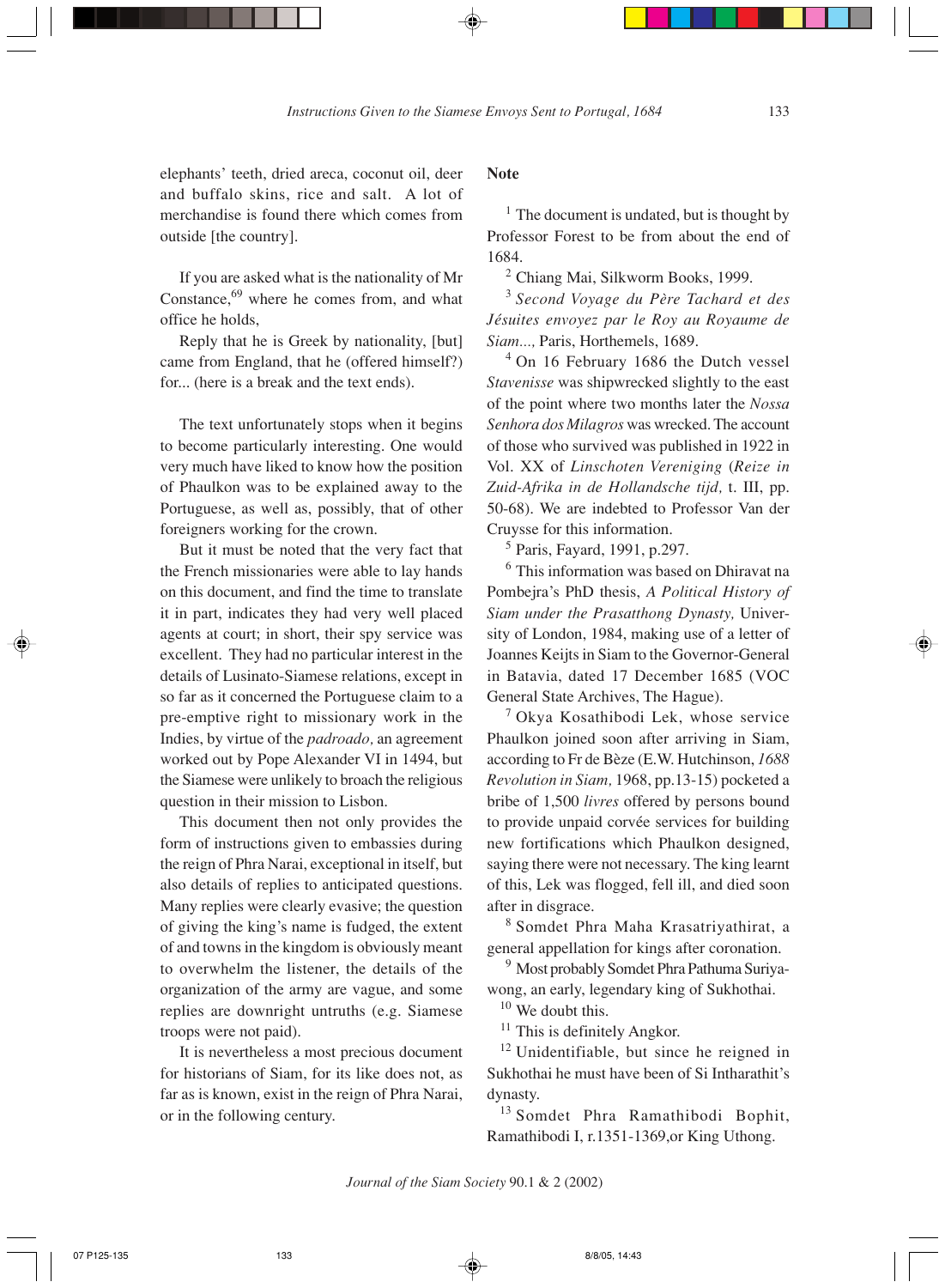$14$  AF: This seems to be an error, as the entry of the Buddha into nirvana took place in 543 BC for the Siamese or 544 BC according to Westerners, so one should be in the year 2227- 2228 of the Buddhist era.

<sup>15</sup> Kromluang Yothathep, Phra Narai's only child, Chao Fa (Princess) Sudawadi. She was forced to become queen to the usurper king Phetracha.

<sup>16</sup> In fact half-brothers; the elder was known as Chao Fa Aphaitot, and the younger as Chao Fa Noi.

<sup>17</sup> An alloy of tin.

<sup>18</sup> This refers to the 1680 embassy which was lost at sea, and the follow-up mission of *okkhun* Pichai Walit and *okkhun* Pichit Maitri which left in 1684 and returned the following year with the Chaumont embassy.

<sup>19</sup> Muslim Indians.

 $20$  Aurangzeb, the Great Mogul, b. 1618, r. 1658-1707.

 $21$  By general agreement it was thinly populated until very recent times.

 $22$  AF: In reality seven; the text goes directly from the sixth to the eighth.

 $23$  AF is uncertain of this; we confirm it.

<sup>24</sup> Probably Muang Ratchathani, i.e. royal city, or the old capital.

 $25$  Only nine are named.

<sup>26</sup> On the Ping, south of the provincial capital.

<sup>27</sup> Muang Chiang Ngoen and Muang Chiang Thong are both listed in some old Thai documents.

 $28$  AF: The text therefore makes no mention of the seventh province.

 $29$  Eighteen are listed.

<sup>30</sup> We propose this since Songkhla/Singora is not mentioned elsewhere.

<sup>31</sup> We think this might be Saiburi, i.e.Kedah.

<sup>32</sup> Tenasserim in Thai is Tanaosi.

<sup>33</sup> AF: One returns to the "second" province in the south, after that of Nakhon Si Thammarat, as if the kingdom of Johore and the principality of Pattani had been added to the list.

 $34$  This is obviously a town on a river, but which river, where?

<sup>35</sup> We do not think this is Chaiya, since Chaiya is already classified as a *muang* under Ligor.

<sup>36</sup> Only ten are named.

<sup>37</sup> We disagree; this seems almost certainly to be Phra Pradaeng.

<sup>38</sup> That is, Samut Sakhon.

<sup>39</sup> What the Portuguese, had they (or anyone else) heard this list, might have made of it is speculative.

<sup>40</sup> They were in fact miniature gold and silver trees.

<sup>41</sup> The formal Thai appellation of Ava is Ratanapura Angwa.

 $42$  If Racang is Arakan, then it should come before Requeung, if the latter is Chittagong. See note 47 below.

<sup>43</sup> AF: Probably a stream called Quiaou.

<sup>44</sup> The concept of definite, mapped borders did not exist in Siam, as has been demonstrated by Thongchai Winichakul in *Siam Mapped* (1994).

<sup>45</sup> Kamphuchathibodi is indeed Cambodia.

<sup>46</sup> The mouth of the Chantaburi river rather than Paknam at the mouth of the Chao Phraya.

<sup>47</sup> This appears to contradict what we were told above, namely that Requeung (Chittagong) and Racang (Arakan?) were two different places.

<sup>48</sup> Again, this collection of names would have been largely meaningless to a Western audience.

<sup>49</sup> Probably chunan, prepared lime.

<sup>50</sup> A gum resin used as a yellow pigment and as a purgative.

<sup>51</sup> "loucquebaou" in the original, probably *luk krabao. Krabao* is given as "a tree of the genus Hydnocarpus, closely allied to the chaulmoogra", in So Setthabutra's *New Model Thai- English Dictionary.* The fruit is edible, while the seeds produce a certain kind of oil used, like the chaulmoogra, to treat leprosy and skin ailments.

<sup>52</sup> Tusks, i.e. ivory.

<sup>53</sup> "plaa quebéne" in the original.

<sup>54</sup> The translator here, and a little later, varies the formula .

<sup>55</sup> *Samuha nayok,* the Chakri minister.

<sup>56</sup> La Loubère: "The President of the Tribunal of the City of Siam, to whom all the Appeals of